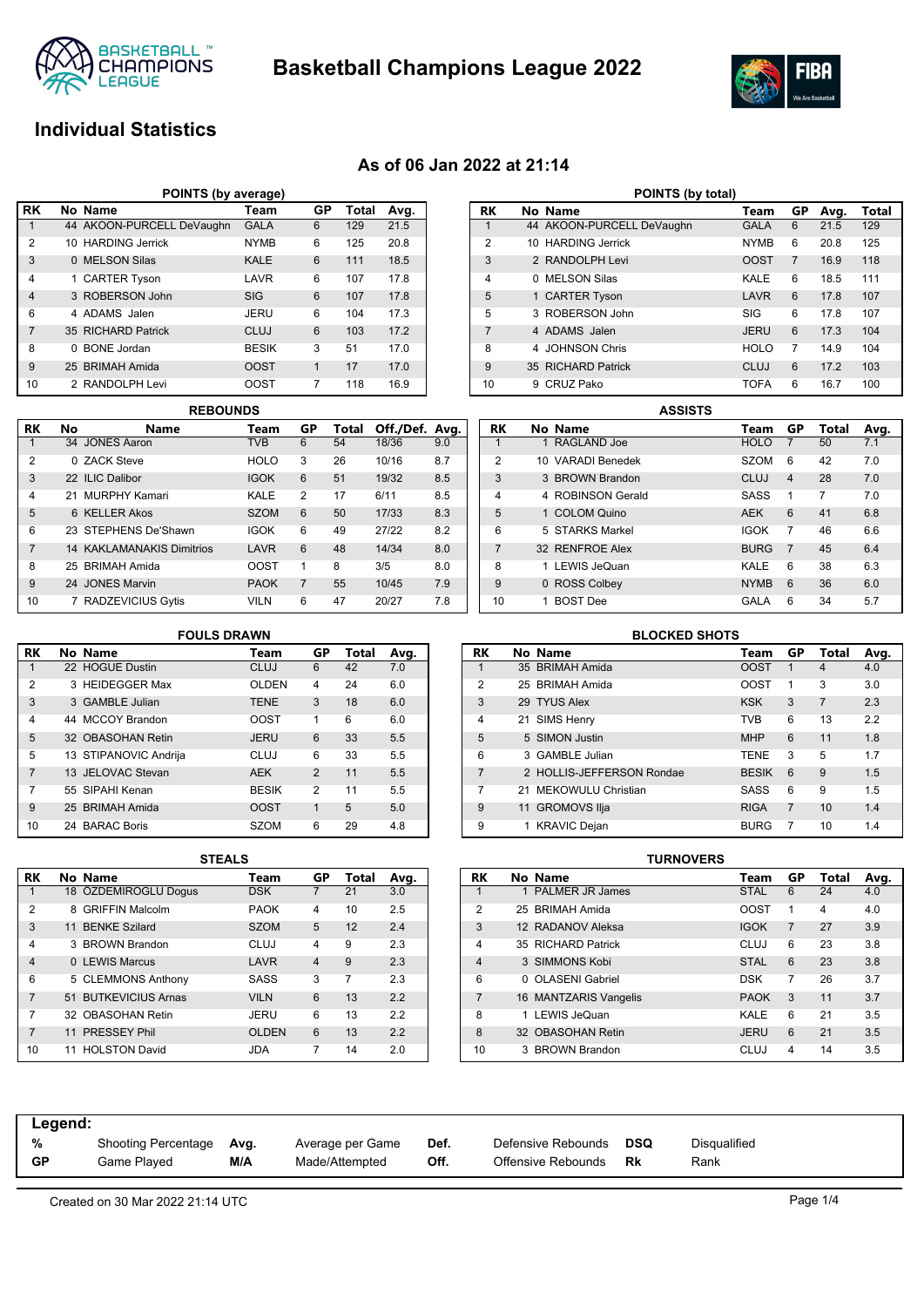



### **Individual Statistics**

|                | TOTAL FIELD GOALS % (8 attempts/game minimum) |                           |              |                |       |      |  |  |  |  |  |  |
|----------------|-----------------------------------------------|---------------------------|--------------|----------------|-------|------|--|--|--|--|--|--|
| <b>RK</b>      |                                               | No Name                   | Team         | GP             | M/A   | %    |  |  |  |  |  |  |
| 1              |                                               | 25 BRIMAH Amida           | <b>OOST</b>  |                | 7/8   | 87.5 |  |  |  |  |  |  |
| $\overline{2}$ |                                               | 21 ODIASE Tai             | <b>OLDEN</b> | 6              | 38/53 | 71.7 |  |  |  |  |  |  |
| 3              |                                               | 13 STIPANOVIC Andrija     | CLUJ         | 6              | 39/55 | 70.9 |  |  |  |  |  |  |
| 4              |                                               | 19 SHERMADINI Giorgi      | <b>TENE</b>  | 3              | 17/24 | 70.8 |  |  |  |  |  |  |
| 5              |                                               | 20 WARE Gavin             | <b>JDA</b>   | $\overline{7}$ | 41/63 | 65.1 |  |  |  |  |  |  |
| 6              |                                               | 1 CARTER Tyson            | LAVR         | 6              | 40/66 | 60.6 |  |  |  |  |  |  |
| 7              |                                               | 0 OLASENI Gabriel         | <b>DSK</b>   | 7              | 36/60 | 60.0 |  |  |  |  |  |  |
| 8              |                                               | 44 AKOON-PURCELL DeVaughn | GALA         | 6              | 44/75 | 58.7 |  |  |  |  |  |  |
| 9              | 8                                             | <b>BRIZUELA Dario</b>     | <b>UNIC</b>  | 6              | 28/48 | 58.3 |  |  |  |  |  |  |
| 10             |                                               | 19 STREBKOV Ivan          | <b>NIZH</b>  | 6              | 34/59 | 57.6 |  |  |  |  |  |  |

|                | 2 POINT FIELD GOALS % (6 attempts/game minimum) |                           |              |    |       |      |  |  |  |  |  |  |
|----------------|-------------------------------------------------|---------------------------|--------------|----|-------|------|--|--|--|--|--|--|
| <b>RK</b>      |                                                 | No Name                   | Team         | GP | M/A   | ℅    |  |  |  |  |  |  |
|                |                                                 | 25 BRIMAH Amida           | <b>OOST</b>  |    | 7/8   | 87.5 |  |  |  |  |  |  |
| $\overline{2}$ |                                                 | 11 SIMMONS Jeremy         | <b>TOFA</b>  | 5  | 24/30 | 80.0 |  |  |  |  |  |  |
| 3              |                                                 | 23 STEPHENS De'Shawn      | <b>IGOK</b>  | 6  | 30/38 | 78.9 |  |  |  |  |  |  |
| 4              |                                                 | 50 ERIC Micheal           | <b>UNIC</b>  | 6  | 29/38 | 76.3 |  |  |  |  |  |  |
| 5              |                                                 | 13 STIPANOVIC Andrija     | CLUJ         | 6  | 39/54 | 72.2 |  |  |  |  |  |  |
| 6              |                                                 | 21 ODIASE Tai             | <b>OLDEN</b> | 6  | 38/53 | 71.7 |  |  |  |  |  |  |
| $\overline{7}$ |                                                 | 19 SHERMADINI Giorgi      | <b>TENE</b>  | 3  | 17/24 | 70.8 |  |  |  |  |  |  |
| 8              |                                                 | 44 AKOON-PURCELL DeVaughn | GALA         | 6  | 28/40 | 70.0 |  |  |  |  |  |  |
| 9              |                                                 | <b>CARTER Tyson</b>       | LAVR         | 6  | 28/41 | 68.3 |  |  |  |  |  |  |
| 10             |                                                 | 20 WARE Gavin             | JDA          | 7  | 41/63 | 65.1 |  |  |  |  |  |  |

# **TOTAL FIELD GOALS MADE**<br>Team Monto Mame

| RK | No Name                   | Team        | GP             | Total | Avg. |
|----|---------------------------|-------------|----------------|-------|------|
| 1  | 10 HARDING Jerrick        | <b>NYMB</b> | 6              | 46    | 7.7  |
| 2  | 44 AKOON-PURCELL DeVaughn | GALA        | 6              | 44    | 7.3  |
| 3  | 8 GRIFFIN Malcolm         | <b>PAOK</b> | $\overline{4}$ | 29    | 7.3  |
| 4  | 25 BRIMAH Amida           | <b>OOST</b> | 1              | 7     | 7.0  |
| 5  | 1 CARTER Tyson            | LAVR        | 6              | 40    | 6.7  |
| 5  | 0 MELSON Silas            | KALE        | 6              | 40    | 6.7  |
| 5  | 33 PERKINS Nick           | <b>BRIN</b> | 6              | 40    | 6.7  |
| 8  | 34 HUMMER lan             | <b>AEK</b>  | 5              | 33    | 6.6  |
| 9  | 13 STIPANOVIC Andrija     | <b>CLUJ</b> | 6              | 39    | 6.5  |
| 10 | 4 ADAMS Jalen             | JERU        | 6              | 38    | 6.3  |

|                | <b>2 POINT FIELD GOALS MADE</b> |                        |              |    |       |      |  |  |  |  |
|----------------|---------------------------------|------------------------|--------------|----|-------|------|--|--|--|--|
| RK             |                                 | No Name                | Team         | GP | Total | Avg. |  |  |  |  |
| 1              |                                 | 25 BRIMAH Amida        | <b>OOST</b>  | 1  | 7     | 7.0  |  |  |  |  |
| $\mathcal{P}$  |                                 | 13 STIPANOVIC Andrija  | CLUJ         | 6  | 39    | 6.5  |  |  |  |  |
| 3              |                                 | 21 ODIASE Tai          | <b>OLDEN</b> | 6  | 38    | 6.3  |  |  |  |  |
| $\overline{4}$ | 8                               | <b>GRIFFIN Malcolm</b> | <b>PAOK</b>  | 4  | 25    | 6.3  |  |  |  |  |
| 5              |                                 | 33 PFRKINS Nick        | <b>BRIN</b>  | 6  | 36    | 6.0  |  |  |  |  |
| 6              | 20.                             | <b>WARF Gavin</b>      | JDA          | 7  | 41    | 5.9  |  |  |  |  |
| $\overline{7}$ |                                 | 10 HARDING Jerrick     | <b>NYMB</b>  | 6  | 35    | 5.8  |  |  |  |  |
| 8              |                                 | 19 SHERMADINI Giorgi   | <b>TENE</b>  | 3  | 17    | 5.7  |  |  |  |  |
| 9              |                                 | 34 HUMMER lan          | <b>AEK</b>   | 5  | 28    | 5.6  |  |  |  |  |
| 10             |                                 | 5 SIMON Justin         | <b>MHP</b>   | 6  | 33    | 5.5  |  |  |  |  |

### **3 POINT FIELD GOALS % (2 attempts/game minimum) 3 POINT FIELD GOALS MADE**

| RK             | No Name              | Team        | GP             | M/A   | %    |
|----------------|----------------------|-------------|----------------|-------|------|
|                | 31 EDDIE Jarell      | <b>SIG</b>  | $\overline{2}$ | 5/7   | 71.4 |
| 1              | 3 KULLAMAE Kristian  | <b>BURG</b> | $\overline{2}$ | 5/7   | 71.4 |
| 3              | 3 PINEIRO Isaiah     | <b>DSK</b>  | 7              | 12/17 | 70.6 |
| 4              | 8 BORTOLANI Giordano | <b>TVB</b>  | 6              | 14/22 | 63.6 |
| 5              | 12 RADEBAUGH Jonah   | <b>MHP</b>  | 6              | 11/18 | 61.1 |
| 6              | 5 GERSHON Amit       | <b>JERU</b> | 5              | 6/10  | 60.0 |
| $\overline{7}$ | 3 SMITH Adam         | <b>HOLO</b> | $\overline{2}$ | 3/5   | 60.0 |
| 7              | 12 WILLIAMS Matt     | LAVR        | $\overline{2}$ | 3/5   | 60.0 |
| 9              | 19 STREBKOV Ivan     | <b>NIZH</b> | 6              | 14/24 | 58.3 |
| 10             | 22 PETROV Viacheslav | <b>PROM</b> | 6              | 10/18 | 55.6 |

| RK             |   | No Name            | Team        | GP             | Total | Avg. |
|----------------|---|--------------------|-------------|----------------|-------|------|
| 1              |   | 1 BOST Dee         | <b>GALA</b> | 6              | 22    | 3.7  |
| $\overline{2}$ |   | 1 HULLS Jordan     | <b>MHP</b>  | 5              | 17    | 3.4  |
| 3              |   | 3 ROBERSON John    | <b>SIG</b>  | 6              | 20    | 3.3  |
| $\overline{4}$ |   | 3 BROWN Brandon    | <b>CLUJ</b> | 4              | 13    | 3.3  |
| 5              |   | 23 PALYZA Lukas    | <b>NYMB</b> | 6              | 18    | 3.0  |
| 5              |   | 3 TRIMBLE Melo     | GALA        | 6              | 18    | 3.0  |
| $\overline{7}$ |   | 11 HOLSTON David   | <b>JDA</b>  | $\overline{7}$ | 20    | 2.9  |
| 8              |   | 35 RICHARD Patrick | CLUJ        | 6              | 17    | 2.8  |
| 9              |   | 15 BERRY Davion    | <b>KALE</b> | 6              | 16    | 2.7  |
| 9              | 9 | CRUZ Pako          | <b>TOFA</b> | 6              | 16    | 2.7  |

|                | FREE THROWS % (3 attempts/game minimum) |             |                |       |       | <b>FREE THROWS MADE</b> |  |                           |                |
|----------------|-----------------------------------------|-------------|----------------|-------|-------|-------------------------|--|---------------------------|----------------|
| RK             | No Name                                 | Team        | GP             | M/A   | %     | <b>RK</b>               |  | No Name                   | Tε             |
|                | <b>PALMER JR James</b>                  | <b>STAL</b> | 6              | 24/24 | 100.0 |                         |  | 3 ROBERSON John           | SI             |
| 2              | 23 KULAGIN Mikhail                      | <b>NIZH</b> | 5              | 21/22 | 95.5  | 2                       |  | 3 HEIDEGGER Max           | Ol             |
| 3              | 1 HARRISON D'Angelo                     | <b>PROM</b> | 6              | 18/19 | 94.7  | 3                       |  | 25 BUVA Ivan              | VII            |
| 4              | 6 FITIPALDO Bruno                       | <b>TENE</b> | 6              | 17/18 | 94.4  | 4                       |  | 9 PERL Zoltan             | S <sub>Z</sub> |
| $\overline{4}$ | 44 MISGAV Niv                           | <b>HOLO</b> | 4              | 17/18 | 94.4  | 4                       |  | 3 SIMMONS Kobi            | S <sub>1</sub> |
| 6              | 8 ASTAPKOVICH Anton                     | <b>NIZH</b> | 4              | 16/17 | 94.1  | 6                       |  | 44 MISGAV Niv             | H              |
| 6              | 3 BROWN Brandon                         | <b>CLUJ</b> | $\overline{4}$ | 16/17 | 94.1  |                         |  | 19 SHERMADINI Giorgi      | TE             |
| 8              | 3 ROBERSON John                         | <b>SIG</b>  | 6              | 31/33 | 93.9  | 8                       |  | 44 AKOON-PURCELL DeVaughn | G/             |
| 9              | 24 M'BAYE Amath                         | <b>KSK</b>  | 6              | 22/24 | 91.7  | 8                       |  | 32 OBASOHAN Retin         | JE             |
| 10             | 23 COOK Elain                           | <b>TOFA</b> | 6              | 20/22 | 90.9  | 10                      |  | 23 KULAGIN Mikhail        | NI.            |

| RK             | No Name                   | Team         | GP             | Total | Avg. |
|----------------|---------------------------|--------------|----------------|-------|------|
| 1              | 3 ROBERSON John           | <b>SIG</b>   | 6              | 31    | 5.2  |
| $\mathcal{P}$  | 3 HEIDEGGER Max           | <b>OLDEN</b> | 4              | 20    | 5.0  |
| 3              | 25 BUVA Ivan              | <b>VILN</b>  | 6              | 29    | 4.8  |
| $\overline{4}$ | 9 PERL Zoltan             | <b>SZOM</b>  | 6              | 26    | 4.3  |
| $\overline{4}$ | 3 SIMMONS Kobi            | <b>STAL</b>  | 6              | 26    | 4.3  |
| 6              | 44 MISGAV Niv             | <b>HOLO</b>  | $\overline{4}$ | 17    | 4.3  |
| $\overline{7}$ | 19 SHERMADINI Giorgi      | <b>TENE</b>  | 3              | 13    | 4.3  |
| 8              | 44 AKOON-PURCELL DeVaughn | GALA         | 6              | 25    | 4.2  |
| 8              | 32 OBASOHAN Retin         | <b>JERU</b>  | 6              | 25    | 4.2  |
| 10             | 23 KULAGIN Mikhail        | <b>NIZH</b>  | 5              | 21    | 4.2  |

| Legend:   |                     |      |                  |      |                    |            |                     |
|-----------|---------------------|------|------------------|------|--------------------|------------|---------------------|
| %         | Shooting Percentage | Avg. | Average per Game | Def. | Defensive Rebounds | <b>DSQ</b> | <b>Disqualified</b> |
| <b>GP</b> | Game Played         | M/A  | Made/Attempted   | Off. | Offensive Rebounds | Rk         | Rank                |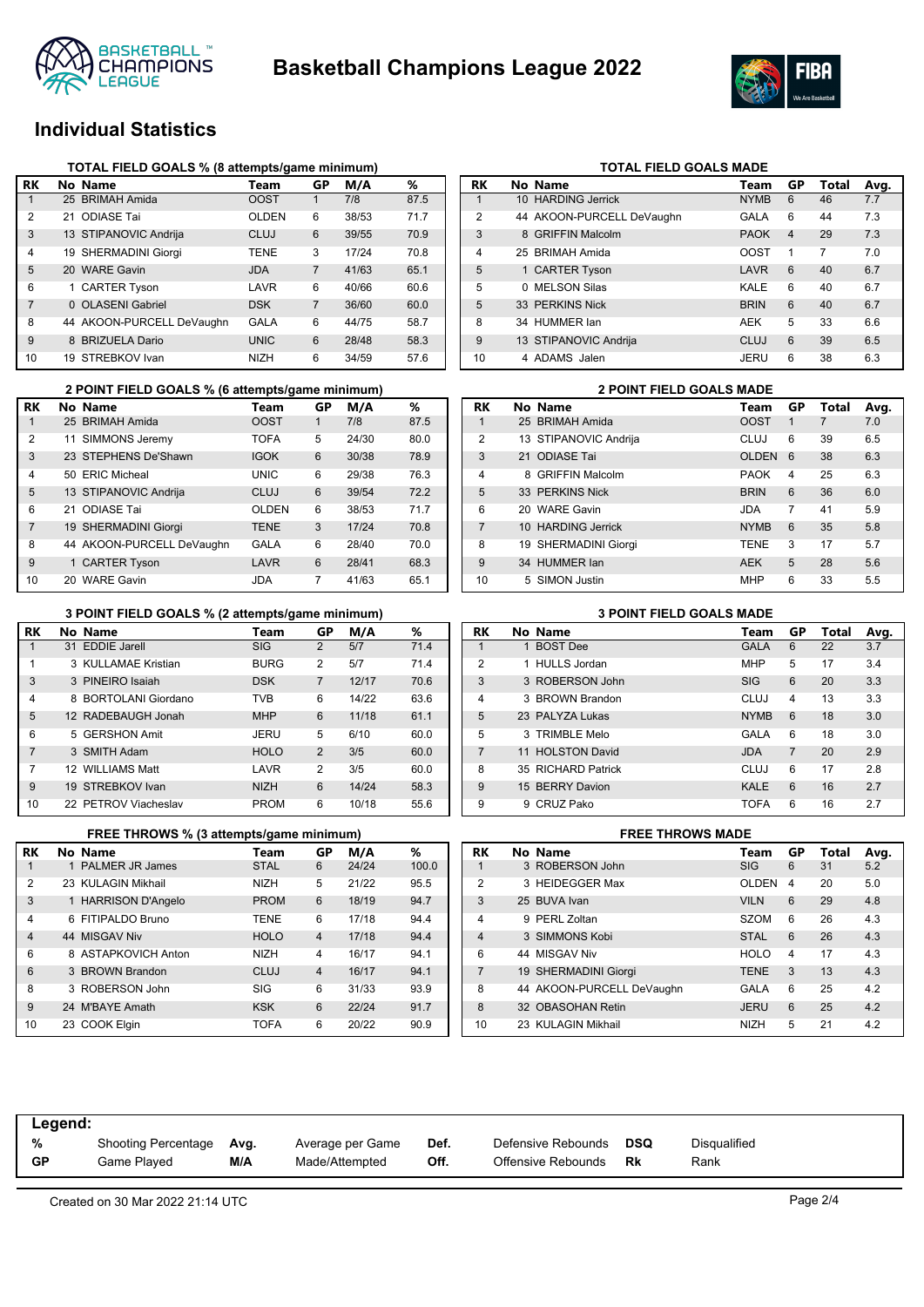



### **Individual Statistics**

|                | <b>TOTAL FIELD GOAL ATTEMPTS</b> |                        |              |                |       |      |  |  |  |
|----------------|----------------------------------|------------------------|--------------|----------------|-------|------|--|--|--|
| RK             |                                  | No Name                | Team         | GP             | Total | Avg. |  |  |  |
| 1              |                                  | 10 HARDING Jerrick     | <b>NYMB</b>  | 6              | 112   | 18.7 |  |  |  |
| $\overline{2}$ | 8.                               | <b>GRIFFIN Malcolm</b> | <b>PAOK</b>  | 4              | 68    | 17.0 |  |  |  |
| 3              |                                  | 4 ADAMS Jalen          | <b>JERU</b>  | 6              | 84    | 14.0 |  |  |  |
| 4              |                                  | 13 JFLOVAC Stevan      | AEK          | $\overline{2}$ | 28    | 14.0 |  |  |  |
| 5              |                                  | 50 COLSON Bonzie       | <b>KSK</b>   | 6              | 81    | 13.5 |  |  |  |
| 5              |                                  | 5 SIMON Justin         | <b>MHP</b>   | 6              | 81    | 13.5 |  |  |  |
| 7              |                                  | 3 HEIDEGGER Max        | <b>OLDEN</b> | $\overline{4}$ | 54    | 13.5 |  |  |  |
| 8              |                                  | 2 RANDOLPH Levi        | <b>OOST</b>  | 7              | 93    | 13.3 |  |  |  |
| 9              | $\Omega$                         | <b>BONE</b> Jordan     | <b>BESIK</b> | 3              | 40    | 13.3 |  |  |  |
| 10             |                                  | 33 PERKINS Nick        | <b>BRIN</b>  | 6              | 79    | 13.2 |  |  |  |

|                | <b>3 POINT FIELD GOAL ATTEMPTS</b> |                    |             |    |       |      |  |  |  |
|----------------|------------------------------------|--------------------|-------------|----|-------|------|--|--|--|
| RK             |                                    | No Name            | Team        | GP | Total | Avg. |  |  |  |
|                |                                    | 1 BOST Dee         | <b>GALA</b> | 6  | 60    | 10.0 |  |  |  |
| $\overline{2}$ |                                    | 35 RICHARD Patrick | CLUJ        | 6  | 46    | 7.7  |  |  |  |
| $\overline{2}$ |                                    | 3 ROBERSON John    | <b>SIG</b>  | 6  | 46    | 7.7  |  |  |  |
| 4              |                                    | 1 HULLS Jordan     | <b>MHP</b>  | 5  | 37    | 7.4  |  |  |  |
| 5              |                                    | 23 PALYZA Lukas    | <b>NYMB</b> | 6  | 44    | 7.3  |  |  |  |
| 5              |                                    | 3 TRIMBLE Melo     | GALA        | 6  | 44    | 7.3  |  |  |  |
| 7              |                                    | 33 DIMSA Tomas     | <b>TVB</b>  | 5  | 36    | 7.2  |  |  |  |
| 8              |                                    | 24 WALLER Antabia  | <b>IGOK</b> | 7  | 49    | 7.0  |  |  |  |
| 9              |                                    | 4 ZORIKS Kristers  | <b>RIGA</b> | 7  | 48    | 6.9  |  |  |  |
| 10             |                                    | 3 BROWN Brandon    | <b>CLUJ</b> | 4  | 27    | 6.8  |  |  |  |

### **PERSONAL FOULS**

| RK            | No Name              | Team        | GP             | Total          | Avg. |
|---------------|----------------------|-------------|----------------|----------------|------|
| 1             | 44 MISGAV Niv        | <b>HOLO</b> | 4              | 17             | 4.3  |
| $\mathcal{P}$ | 4 JOHNSON Chris      | <b>HOLO</b> | 7              | 28             | 4.0  |
| 3             | 9 TREIER Kaspar      | <b>SASS</b> | 6              | 24             | 4.0  |
| 4             | 9 ERDEN Semih        | <b>KSK</b>  | 3              | 12             | 4.0  |
| 5             | 91 JOSEPH Georgi     | <b>SIG</b>  | 1              | $\overline{4}$ | 4.0  |
| 6             | 22 GENTILE Stefano   | <b>SASS</b> | 4              | 15             | 3.8  |
| 6             | 0 HAMMONDS Rayshaun  | <b>RIGA</b> | $\overline{4}$ | 15             | 3.8  |
| 8             | 33 PERKINS Nick      | <b>BRIN</b> | 6              | 22             | 3.7  |
| 9             | 18 ÖZDEMIROGLU Doqus | <b>DSK</b>  | 7              | 25             | 3.6  |
| 10            | 14 GOLOMAN Gyorgy    | <b>SZOM</b> | 6              | 21             | 3.5  |

| <b>RK</b>      | No Name                          | Team        | GP             | Total          | Avg. |
|----------------|----------------------------------|-------------|----------------|----------------|------|
| 1              | 7 RADZEVICIUS Gytis              | <b>VILN</b> | 6              | 3              | 0.5  |
| $\overline{2}$ | 24 JONES Marvin                  | <b>PAOK</b> | 7              | 3              | 0.4  |
| 3              | 17 KENNEDY D.J.                  | <b>PROM</b> | 5              | $\overline{2}$ | 0.4  |
| 4              | 21 BAKO Ismael                   | <b>MANR</b> | 6              | 2              | 0.3  |
| $\overline{4}$ | <b>14 KAKLAMANAKIS Dimitrios</b> | LAVR        | 6              | $\mathcal{P}$  | 0.3  |
| 4              | 6 KELLER Akos                    | <b>SZOM</b> | 6              | $\overline{2}$ | 0.3  |
| $\overline{4}$ | 1 KELLY Rashard                  | <b>JDA</b>  | $\overline{7}$ | $\mathfrak{p}$ | 0.3  |
| 4              | 23 STEPHENS De'Shawn             | <b>IGOK</b> | 6              | 2              | 0.3  |
| 9              | 3 BROWN Brandon                  | <b>CLUJ</b> | $\overline{4}$ | 1              | 0.3  |
| 9              | 0 ZACK Steve                     | <b>HOLO</b> | 3              | 1              | 0.3  |

| RK             | No Name            | Team        | GP             | Total | Avg. |
|----------------|--------------------|-------------|----------------|-------|------|
| 1              | 8 GRIFFIN Malcolm  | <b>PAOK</b> | 4              | 52    | 13.0 |
| $\overline{2}$ | 10 HARDING Jerrick | <b>NYMB</b> | 6              | 74    | 12.3 |
| 3              | 5 SIMON Justin     | <b>MHP</b>  | 6              | 67    | 11.2 |
| 4              | 3 NDOUR Maurice    | <b>VILN</b> | 4              | 43    | 10.8 |
| 5              | 33 PERKINS Nick    | <b>BRIN</b> | 6              | 63    | 10.5 |
| 6              | 3 GAMBLE Julian    | <b>TENE</b> | 3              | 30    | 10.0 |
| 7              | 2 RANDOLPH Levi    | <b>OOST</b> | $\overline{7}$ | 69    | 9.9  |
| 8              | 12 MORIN Yannis    | SIG         | 5              | 49    | 9.8  |
| 9              | 5 STARKS Markel    | <b>IGOK</b> | $\overline{7}$ | 68    | 9.7  |
| 10             | PERL Zoltan<br>9.  | <b>SZOM</b> | 6              | 58    | 9.7  |

**2 POINT FIELD GOAL ATTEMPTS**

### **RK No Name Team GP Total Avg.** 1 22 HOGUE Dustin CLUJ 6 47 7.8 2 3 GAMBLE Julian TENE 3 22 7.3 3 32 OBASOHAN Retin JERU 6 36 6.0 4 15 PAPPAS Nikos 6 29 5.8 5 3 HEIDEGGER Max OLDEN 4 23 5.8 6 25 BUVA Ivan VILN 6 34 5.7 6 13 STIPANOVIC Andrija CLUJ 6 34 5.7 8 3 ROBERSON John SIG 6 33 5.5 8 3 SIMMONS Kobi STAL 6 33 5.5 10 24 JONES Marvin PAOK 7 37 5.3 **3 POINT FIELD GOAL ATTEMPTS FREE THROW ATTEMPTS**

|                | <b>MINUTES PLAYED</b> |                      |              |                |         |      |  |  |  |  |
|----------------|-----------------------|----------------------|--------------|----------------|---------|------|--|--|--|--|
| <b>RK</b>      |                       | No Name              | Team         | GP             | Total   | Avg. |  |  |  |  |
|                |                       | 35 RICHARD Patrick   | <b>CLUJ</b>  | 6              | 3:32:49 | 35.5 |  |  |  |  |
| $\overline{2}$ |                       | 55 SIPAHI Kenan      | <b>BESIK</b> | $\overline{2}$ | 1:09:56 | 35.0 |  |  |  |  |
| 3              |                       | 34 HUMMER lan        | <b>AEK</b>   | 5              | 2:51:20 | 34.3 |  |  |  |  |
| 4              |                       | PAI MFR JR James     | <b>STAL</b>  | 6              | 3:25:22 | 34.2 |  |  |  |  |
| 5              |                       | 7 RADZEVICIUS Gytis  | <b>VILN</b>  | 6              | 3:25:05 | 34.2 |  |  |  |  |
| 6              | 11                    | <b>BENKE Szilard</b> | <b>SZOM</b>  | 5              | 2:49:53 | 34.0 |  |  |  |  |
| 7              |                       | 1 LAWSON Dedric      | <b>BESIK</b> | $\overline{7}$ | 3:57:02 | 33.9 |  |  |  |  |
| 8              | 0                     | <b>BONE</b> Jordan   | <b>BESIK</b> | 3              | 1:41:06 | 33.7 |  |  |  |  |
| 9              |                       | 50 COLSON Bonzie     | <b>KSK</b>   | 6              | 3:19:29 | 33.2 |  |  |  |  |
| 10             | 3                     | <b>BROWN Brandon</b> | CLUJ         | 4              | 2:12:58 | 33.2 |  |  |  |  |

### **DOUBLE DOUBLES OFFENSIVE REBOUNDS**

| <b>RK</b>      | No Name              | Team        | GP             | Total | Avg. |
|----------------|----------------------|-------------|----------------|-------|------|
|                | 22 VAULET Juampi     | <b>MANR</b> | 1              | 5     | 5.0  |
| $\overline{2}$ | 23 STEPHENS De'Shawn | <b>IGOK</b> | 6              | 27    | 4.5  |
| 3              | 11 SIMMONS Jeremy    | <b>TOFA</b> | 5              | 17    | 3.4  |
| $\overline{4}$ | 7 RADZEVICIUS Gytis  | <b>VILN</b> | 6              | 20    | 3.3  |
| 5              | 29 TYUS Alex         | <b>KSK</b>  | 3              | 10    | 3.3  |
| 5              | 0 ZACK Steve         | <b>HOLO</b> | 3              | 10    | 3.3  |
| 7              | 5 EVANS Sean         | <b>PROM</b> | 6              | 19    | 3.2  |
| 7              | 22 ILIC Dalibor      | <b>IGOK</b> | 6              | 19    | 3.2  |
| 9              | 0 OLASENI Gabriel    | <b>DSK</b>  | $\overline{7}$ | 22    | 3.1  |
| 10             | 34 JONES Aaron       | <b>TVR</b>  | 6              | 18    | 3.0  |

| %  | Shooting Percentage | Avg. | Average per Game | Def. | Defensive Rebounds | DSQ | Disqualified |
|----|---------------------|------|------------------|------|--------------------|-----|--------------|
| GP | Game Played         | M/A  | Made/Attempted   | Off. | Offensive Rebounds | Rk  | Rank         |